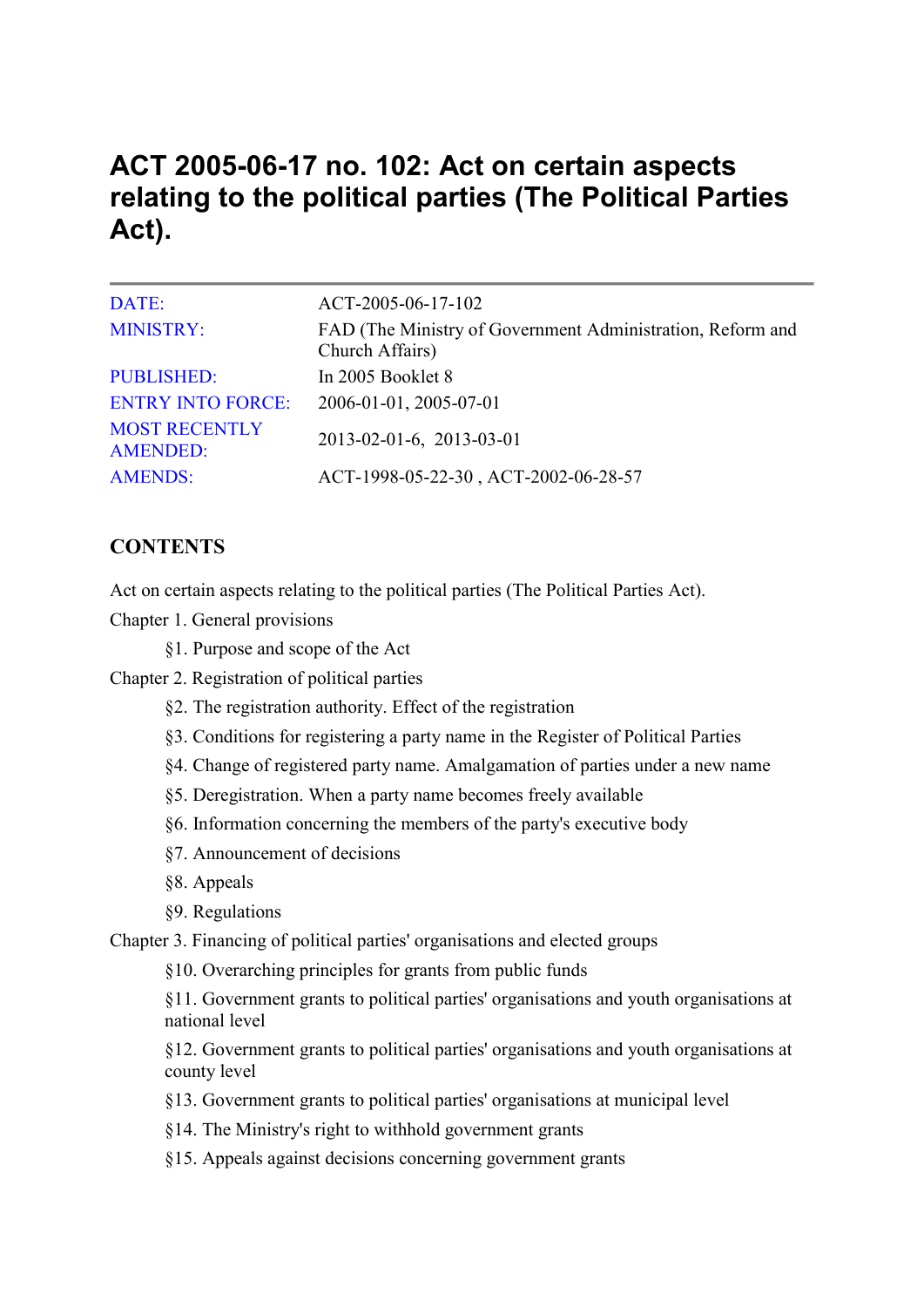§16. Regulations

Chapter 4. Funds from others. Accounting, bookkeeping and reporting. Publication

§17. The right to receive donations

§17a. Prohibition on receiving donations from certain donors. Special obligations associated with illegal donations

§18. Obligation to keep accounts, bookkeeping obligation, reporting obligation, etc.

§18a. Obligation to register and accounting system requirement

§18b. Documentation and storage of accounting materials

§19. Income that must be reported

§20. Identification of donations, donors and sponsors. Declaration about agreements

§ 20a. Costs that must be reported

§20b. Balance sheet figures that must be reported

§21. Declarations, signature and contact persons

§21a. Auditing obligation. Special provisions on the audit of political parties

§22. Publication

§22a. Regulations

§23. Transparency of party accounts and agreements with donors

Chapter 5. Committee for the control of party funding, appeals processing, etc.

§24. Committee for the control of party funding and appeals processing

§25. Appointment of the Political Parties Act Committee. Composition

§26. The Committee's annual report

§27. Regulations

Chapter 6. Administrative sanctions, confiscations and penalties

§28 Administrative sanctions

§29. Confiscation

§30. Penalty

Chapter 7. Entry into force and transitional rules

§31. Entry into force and transitional provisions

# **Act on certain aspects relating to the political parties (The Political Parties Act).**

The Act came into force on 1 January 2006, with the exception of Chapter 4, which came into force on 1 July 2005. The amended Act came into force on 1 March 2013 with the exception of the Sections 18a, 18b, 20a and 20b, which will enter into force on 1 January 2014.

# **Chapter 1. General provisions**

**§ 1.** *Purpose and scope of the Act*

(1) The purpose of the Act is: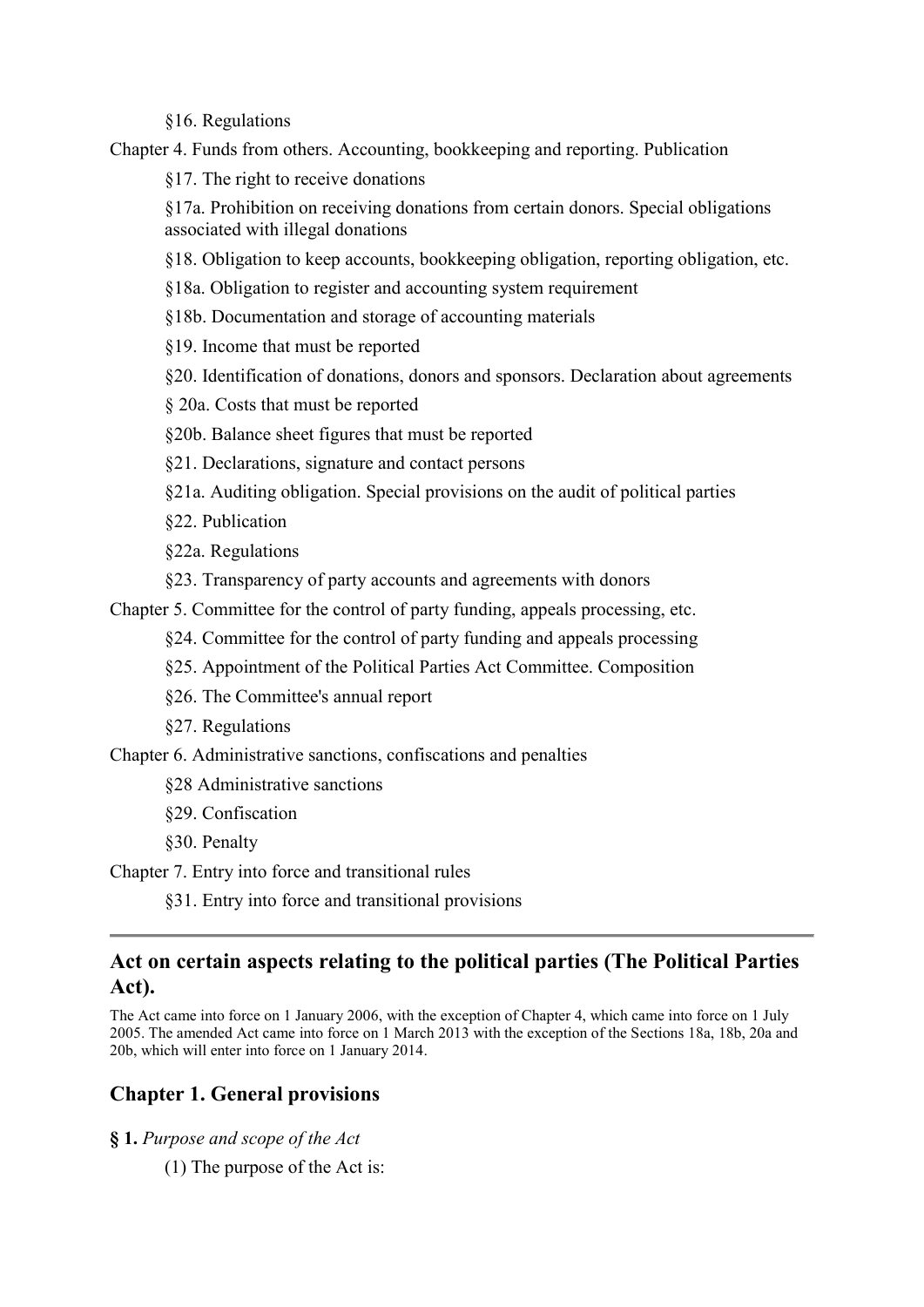- to facilitate elections pursuant to Act no. 57 of 28 June 2002 on general, county council and municipal elections (The Election Act ) through an arrangement for public registration of political parties,
- to establish a framework for the parties' financial structure that will help secure them a financial basis through public grants and otherwise to help increase the parties' independence and ability to finance themselves, and
- to ensure the authorities' right of inspection and to counteract corruption and undesired connections by ensuring transparency concerning the financing of political parties' activities.

(2) The King may issue regulations concerning the application of the Act on Svalbard *(Spitsbergen)* and may establish separate rules concerning conditions there.

(3) The Act applies to the head organisations of all political parties, their central youth organisation, county organisation, county youth organisation and municipal organisation. The groups in the Storting, county councils and municipal councils are not included in the Act. Chapters 3 and 4 apply to parties that are registered in accordance with Chapter 2.

# **Chapter 2. Registration of political parties**

### **§ 2.** *The registration authority. Effect of the registration*

(1) A political party that satisfies the conditions in Section 3 may apply to register the party's name in the Register of Political Parties at the Brønnøysund Register Centre.

(2) Before the party can be registered in the Register of Political Parties, it must be registered in the Central Coordinating Register for Legal Entities and be allocated its own organisation number, cf. Section 5 of Act on the Central Coordinating Register for Legal Entities. When the party has been registered in the Central Coordinating Register for Legal Entities, the entry in the Register of Political Parties will be based on the information registered there.

(3) Registration in the Register of Political Parties gives the party the exclusive right to field candidates for election under the registered name.

### **§ 3.** *Conditions for registering a party name in the Register of Political Parties*

(1) In order for a party name to be registered in the Register of Political Parties, it must not be possible to confuse it with the name of

- a) another party registered in the Register of Political Parties or
- b) a Sami political entity registered with the Sami Parliament

When special grounds exist, the registration authority can refuse to register the name of a political party.

(2) The party shall present the following documentation along with the application:

- a) The party's formation document,
- b) information as to which persons have been elected members of the party's executive bodies, and which persons have been authorised to act as the official representatives of the party in cases pursuant to this Act,
- c) statutes determining which party body elects the party's executive bodies, and
- d) declarations from at least 5,000 persons who are eligible to vote in a general election, that they wish the party's name to be registered. The individuals making the declarations must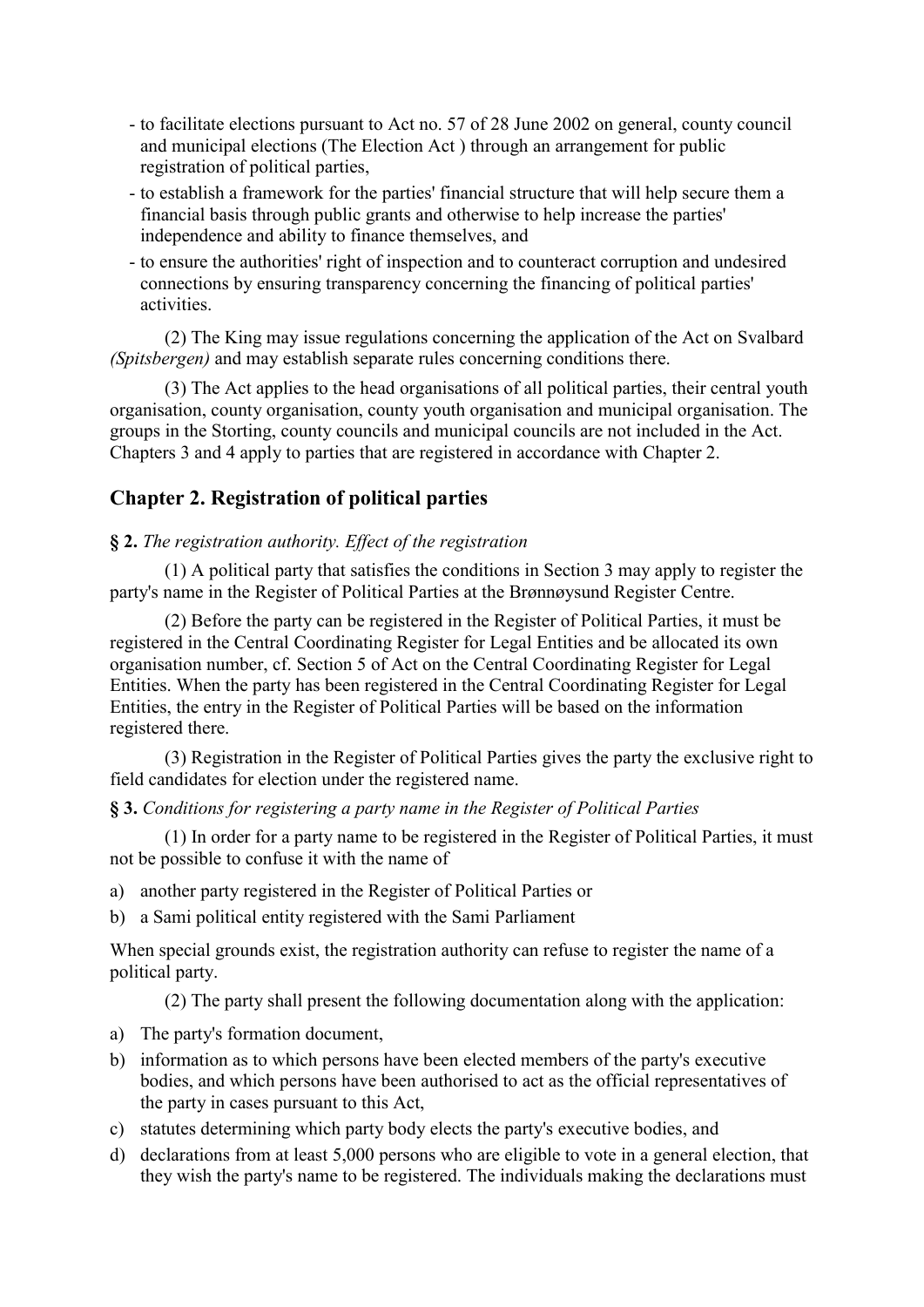have reached voting age by the end of the calendar year in which the application is made. If the application is submitted less than one year before an election, it is sufficient to have reached voting age by the end of the election year. Each declaration shall include the name, date of birth and address of the person making the declaration. The declaration shall be signed in person and dated by the person who has made it. No declaration shall be more than one year older than the application.

(3) The application shall be registered with the registration authority by 2 January of the election year if the registration is to have any effect at the election.

### **§4.** *Change of registered party name. Amalgamation of parties under a new name*

(1) A registered political party may apply to change its registered party name. The provisions in Section 3 apply correspondingly. Instead of the formation document, the minutes of the meeting at which it was decided to change the party name shall be attached. If the party received at least 500 votes in one county or at least 5,000 votes in the whole country at the last general election, the conditions in Section 3 (2) litra d) do not apply.

(2) If two or more registered parties amalgamate and apply for registration under a new name, this is considered to be an application to change the name. Instead of the formation document, the minutes of the meeting at which it was decided to amalgamate the parties and apply for registration under a new name shall be attached. If one of the parties received at least 500 votes in one county or at least 5,000 votes in the whole country at the last general election, the conditions in Section 3(2) litra d) do not apply.

#### **§5.** *Deregistration. When a party name becomes freely available*

(1) The effect of the registration shall cease and the party's name shall become freely available when the party has not issued a list of election candidates in any constituency at two consecutive general elections. The name of the party shall then be deleted from the Register of Political Parties.

(2) This also applies four years after the party was dissolved or changed its name.

#### **§6.** *Information concerning the members of the party's executive bodies*

(1) In the event that a registered party wishes to change previously registered information, the party shall submit notification to the Brønnøysund Register Centre and name the persons serving on the party's executive bodies.

(2) By 2 January in the election year, the party shall submit updated information or confirmation of the information registered in the Register of Political Parties giving the names of members of the party's executive bodies with effect for the election. The registration authority shall, well before the time limit, inform the parties of the information registered in the Register of Political Parties.

#### **§7.** *Announcement of decisions*

The registration authority shall announce decisions concerning registration of new names of political parties or deletion of names from the Register of Political Parties.

#### **§8.** *Appeals*

(1) The registration authority's decisions under this Chapter may be appealed to the Political Parties Act Committee, cf. Chapter 5. An appeal must be submitted within three weeks. Appeals shall be submitted to the registrar in writing stating the grounds for the appeal. The Committee notifies the registrar of decisions in appeal cases. The Committee's decisions in appeal cases shall be made public.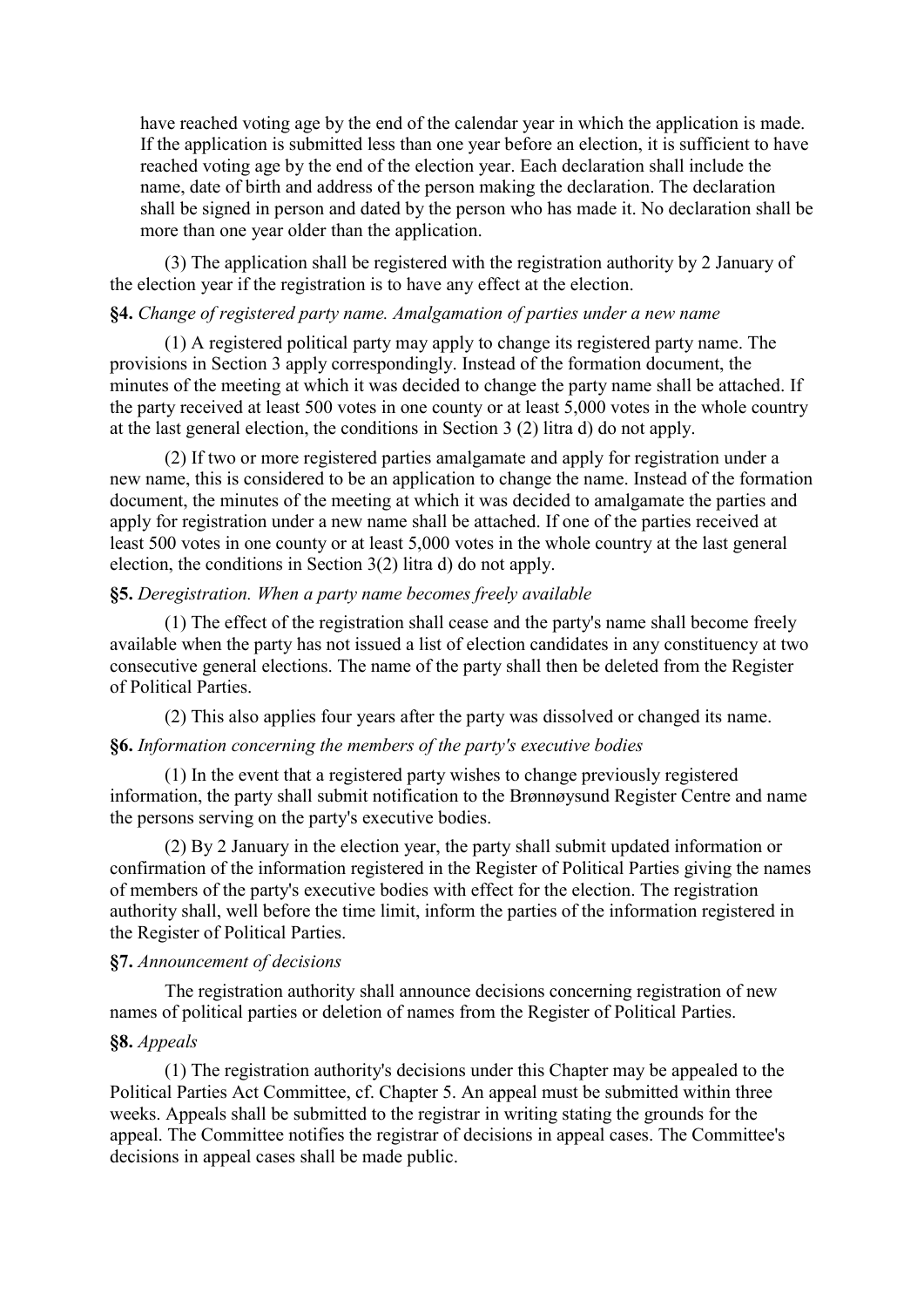(2) The decisions of the Political Parties Act Committee may be brought before the courts of law. In that event, any action must be brought within two weeks after the party in question received notification of the Committee's decision, complete with information about the time limit for bringing an action. A court decision on the registration of a party is only effective for a pending election if it is finally and legally enforceable no later than 31 March in the election year. Until a final and legally enforceable decision is available, the Committee's decision forms the basis for the registration in the Register of Political Parties.

### **§9.** *Regulations*

The Ministry may in regulations provide more detailed provisions for the registration scheme and the activities of the registration authorities.

# **Chapter 3. Financing of political parties' organisations and elected groups**

### **§10.** *Overarching principles for grants from public funds*

(1) Government grants to political parties' organisations at national, regional and municipal levels are paid in the amounts determined by the Storting.

(2) The Storting finances the elected groups in the Storting. The county administrations finance the elected groups in the county councils. The municipalities finance the elected groups in the municipal councils. The grant paid to the elected groups in the county councils and the municipal councils shall be paid proportionally according to the votes the party won at the election.

(3) No conditions shall be attached to the grants from the government, county administrations or municipalities that may be in conflict with the political parties' independence.

(4) The authorities shall not keep control of how the parties or groups dispose of their grants.

### **§11.** *Government grants to political parties' organisations and youth organisations at national level*

(1) Political parties may apply to the Ministry for government grants to the party's organisation at national level. The grants are provided as vote support and basic support.

(2) The vote support is paid as an equal amount in kroner (NOK) to each vote received at the last general election. The basic support is paid as an equal amount in kroner to parties that at the last general election received at least 2.5% of the votes on a national basis or that had at least one representative elected to the Storting. Of the total support, 9/10 is distributed as vote support and 1/10 as basic support.

(3) A political party's central youth organisation which is entitled to vote support may apply to the Ministry for a grant. The grant is paid as an equal amount in kroner to each vote received by the party at the last general election.

(4) Applications for grants during the first year after an election are regarded as applicable to the entire election period as long as the applicant does not provide other information during the period.

(5) Before a public grant can be paid, the applicant must provide the Ministry with information about which bank account the payment is to be made to and who are authorised to access the account. A confirmation must be submitted at least once a year.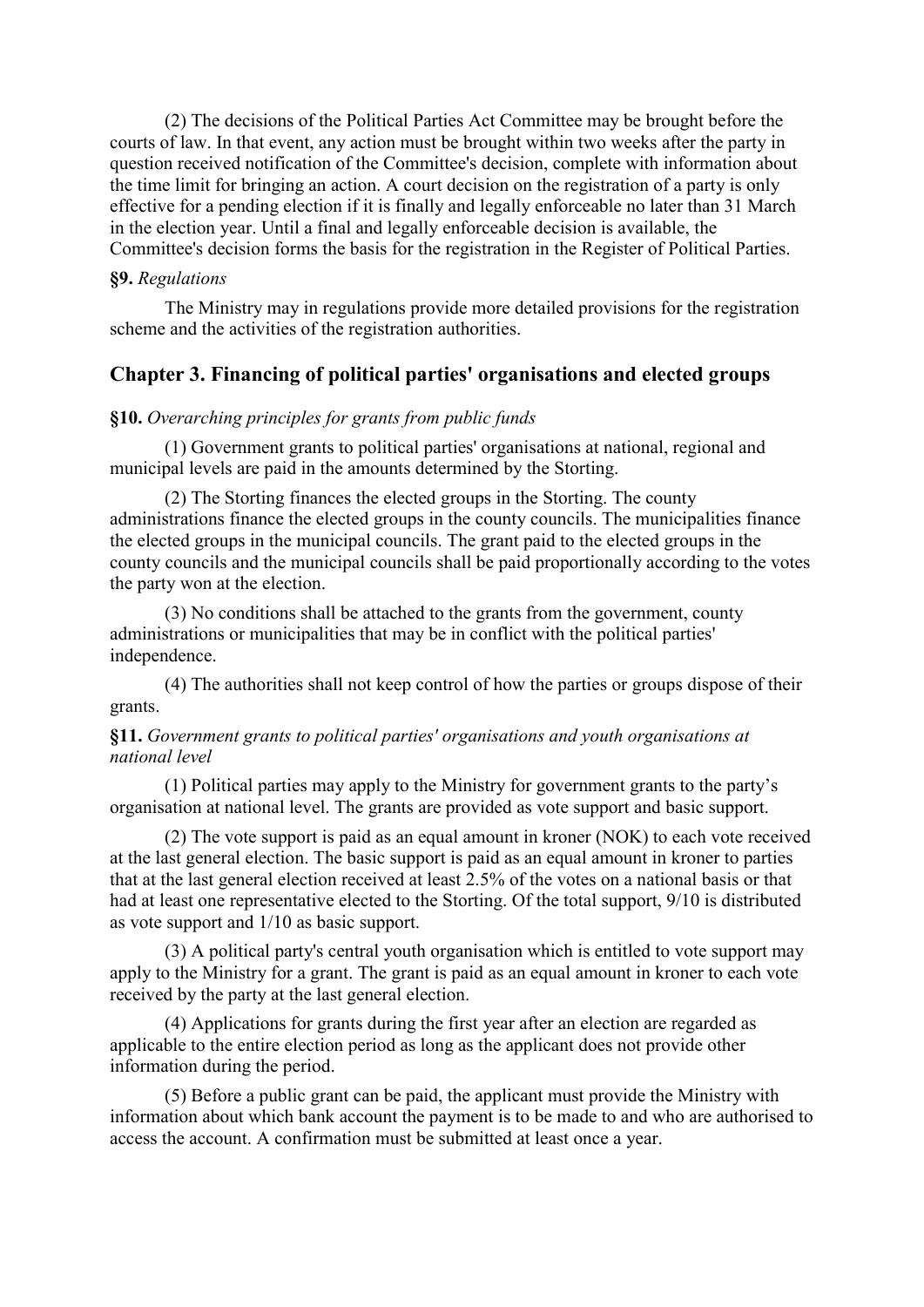**§12.** *Government grants to political parties' organisations and youth organisations at county level* 

(1) A party's county organisation may apply for a grant. The grants are provided as vote support and basic support. Party organisations in Oslo may apply for a grant both as a county organisation and as a municipal organisation, cf. Section 13.

(2) The vote support is paid as an equal amount in kroner to each vote received at the last county council election. The basic support is paid as an equal amount in kroner to parties that at the last county council election received at least 4% of the votes in the county or had at least one representative elected to the county council. Of the total support, 9/10 is distributed as vote support and 1/10 as basic support.

(3) A party's youth organisation that is entitled to vote support may apply for a government grant. The vote support is paid as an equal amount in kroner to each vote received by the party during the last county council election.

(4) The application shall be sent to the County Governor. Applications for grants during the first year after an election are considered to apply to the entire election period as long as the applicant does not provide other information during the period. The grant is disbursed by the County Governor to the parties' county organisations and youth organisations.

(5) Joint lists of election candidates, consisting of parties that meet the conditions in Chapter 2, may apply for vote support and basic support. The grant is calculated pursuant to subsection 2. The disbursements will be based on the parties' agreed proposal for distribution. Should the parties on the joint list fail to agree on the distribution, the grant shall be distributed discretionally on the basis of the number of votes cast for the parties on a national basis or according to the votes cast at a previous election.

(6) Before a public grant can be paid, the applicant must provide the County Governor with information about which bank account the payment is to be made to, the name of the account holder and who are authorised to access the account. A confirmation must be submitted at least once a year.

### **§13.** *Government grants to political parties' organisations at municipal level*

(1) A party's municipal organisation may apply for a grant. Party organisations in Oslo may apply for a grant both as a municipal organisation and as a county organisation, cf. Section 12.

(2) The vote support is paid as an equal amount in kroner to each vote received at the last municipal council election. The basic support is paid as an equal amount in kroner to parties that at the last municipal election received at least 4% of the votes in the municipality or had at least one representative elected to the municipal council. Of the total support, 9/10 is distributed as vote support and 1/10 as basic support.

(3) The application shall be sent to the County Governor. Applications for grants during the first year after an election are considered to apply to the entire election period as long as the applicant does not provide other information during the period. The grant is disbursed by the County Governor to the parties' municipal organisations.

(4) Joint lists of election candidates, consisting of parties that meet the conditions in Chapter 2, may apply for vote support and basic support. The grant is calculated pursuant to subsection 2. The disbursements will be based on the parties' agreed proposal for distribution. Should the parties on the joint list fail to agree on the distribution, the grant shall be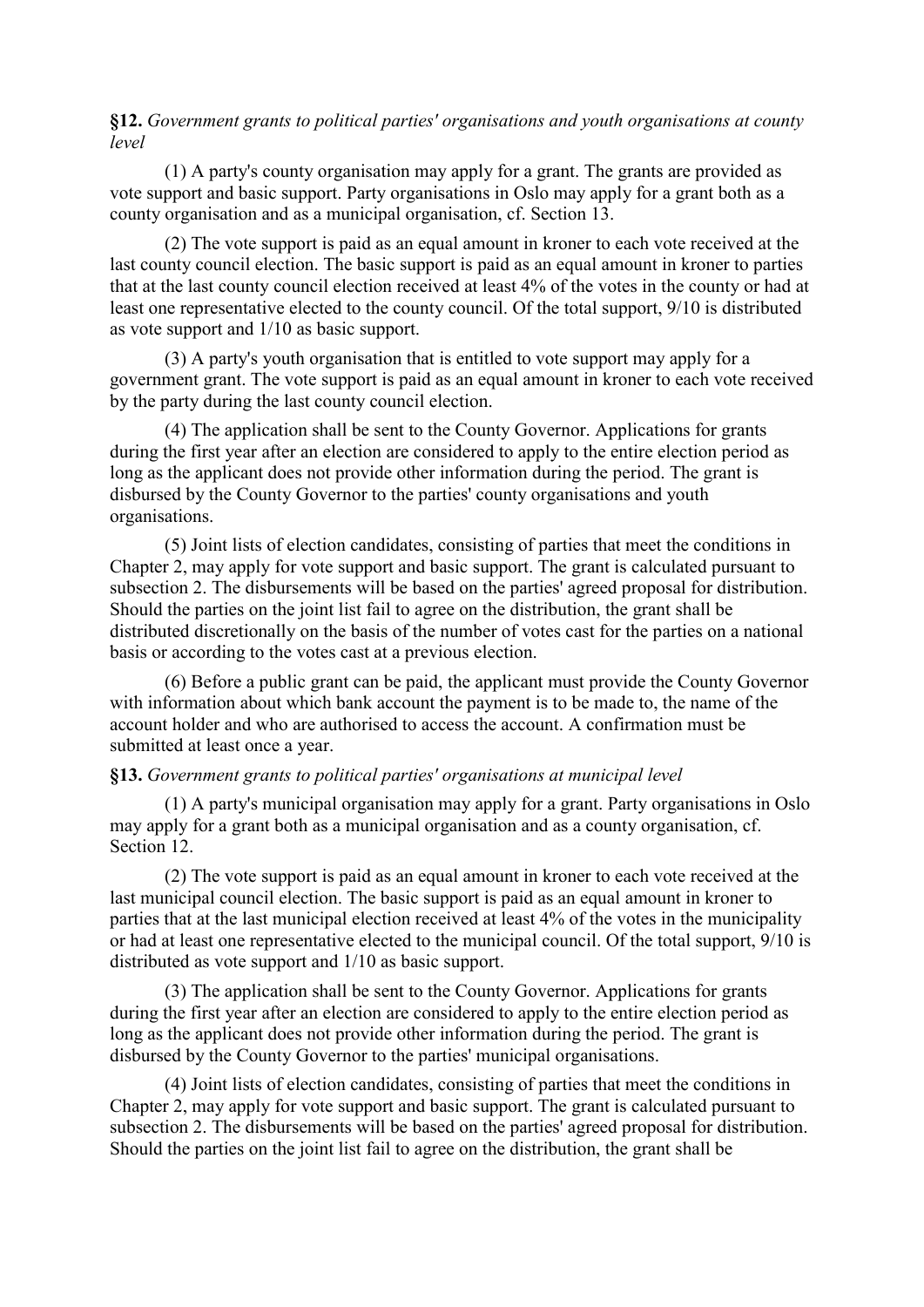distributed discretionally on the basis of the number of votes cast for the parties on a national basis or according to the votes cast at a previous election.

(5) Before a public grant can be paid, the applicant must provide the County Governor with information about which bank account the payment is to be made to, the name of the account holder and who are authorised to access the account. A confirmation must be submitted at least once a year.

### **§14.** *The Ministry's right to withhold government grants*

The Ministry may make it a condition for payment of government grants to a party or a party unit that the party in question has delivered reports according to the rules in Chapter 4.

### **§15.** *Appeals against decisions concerning government grants*

Decisions concerning the allotment of government grants may be appealed to the Political Parties Act Committee, cf. Chapter 5, within three weeks after the decision was made. The committee's decisions may be brought before the courts of law.

### **§16.** *Regulations*

The Ministry may issue regulations stipulating that vote support below a certain amount shall not be paid.

## **Chapter 4. Funds from others. Accounting, bookkeeping and reporting. Publication**

### **§17**. *The right to receive donations*

(1) Anyone is permitted to donate to political parties and party units within the limitations that follow from Section 17a.

**§17a**. *Prohibition on receiving donations from certain donors. Special obligations associated with illegal donations*

(1) Political parties and party units cannot receive donations if the donor is unknown to the party (anonymous donations).

(2) Political parties and party units cannot receive donations from:

a) legal entities controlled by the state or another public authority,

b) foreign donors, which means private persons who are not Norwegian citizens or who do not fulfil the criteria for voter eligibility for municipal and county elections, cf. Section 2-2 of the Election Act, or legal entities registered abroad.

(3) In this section donation refers to any form of support.

(4) Illegal donations must be repaid to the donor within four weeks of having been received. Donations that cannot be repaid to the donor must be transferred to the public purse within the same deadline.

(5) All political parties and party units are required to report any donation pursuant to this Section that has not been repaid to the donor or transferred to the public purse by the deadline in the fourth subsection. The rules in Section 19(1) and 19(2) and Section 20(5) apply correspondingly. Such reports must be submitted at the latest five months after the end of the accounting year.

**§18.** *Obligation to keep accounts, bookkeeping obligation, reporting obligation, etc.*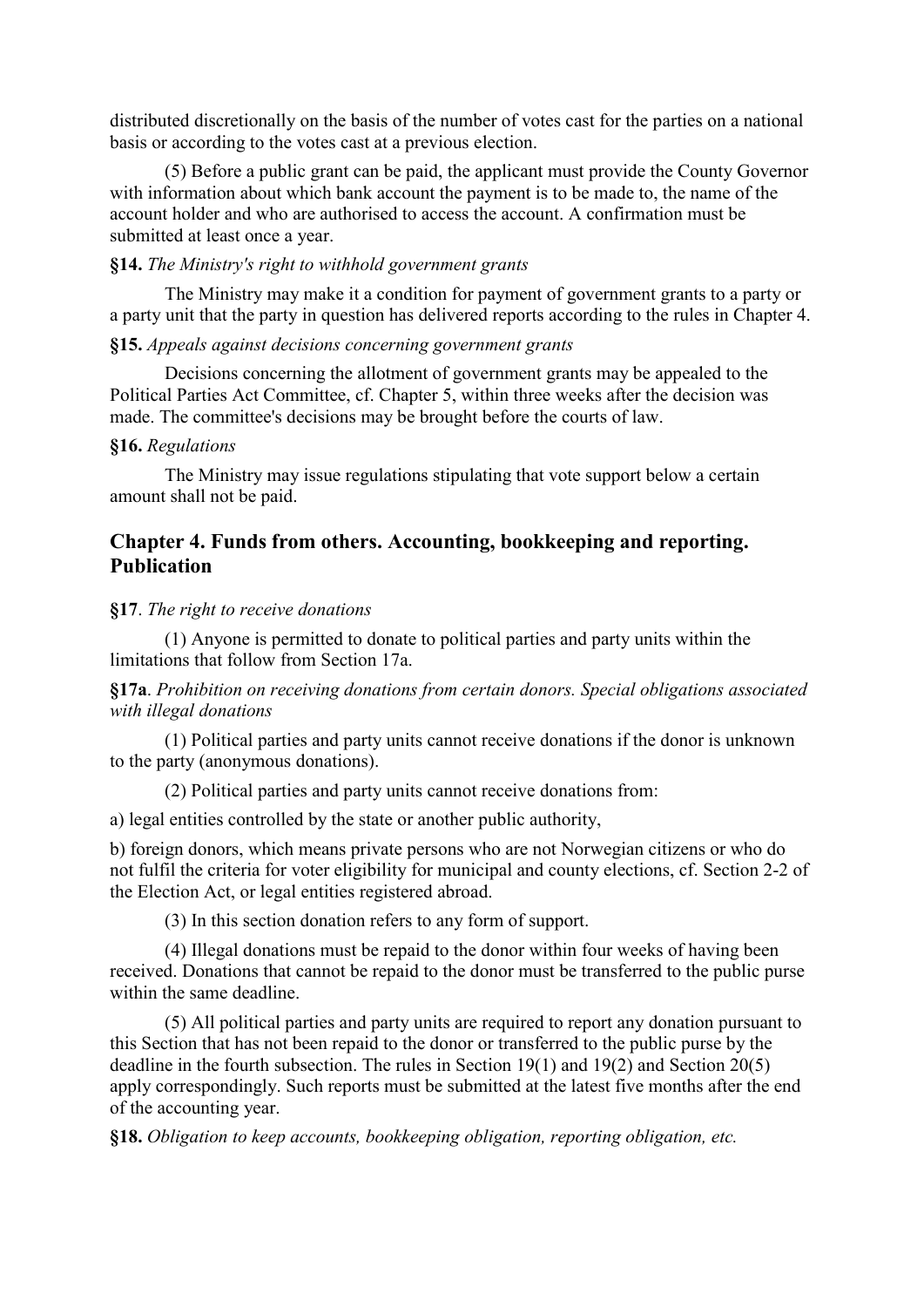(1) All political parties and party units mentioned in Section 1(3) second sentence have a statutory obligation to keep accounts pursuant to this Act and to regulations issued on the basis of this Act.

(2) Parties and party units mentioned in the first subsection must submit annual reports about income and expenditures in the period from 1 January to 31 December, as well as of assets and liabilities as at 31 December. The report must at the latest be submitted five months after the end of the accounting year.

(3) Political parties or units of political parties whose total income during the year is less than 12,000 kroner after the deduction of all public grants, are exempted from the obligation to keep accounts, the bookkeeping obligation and the reporting obligation in the first and second subsection. These parties are obliged to submit a declaration (simplified report) that their income for the year has been below this level. The same provisions of the Act also apply to such declarations as to reports pursuant to the second subsection.

(4) In election years, all parties and party units are required to submit separate reports for donations above 10,000 kroner received in the period from 1 January and up to and including the Friday prior to the date of the election. The report must be submitted within four weeks of the donation having been received. Donations that were received later than four weeks before the expiry of the period in which the reporting obligation in the first sentence applies, must be reported by the end of the Friday prior to the date of the election.

(5) Reports pursuant to this Section must be submitted to the central register for the system.

### **§18a**. *Obligation to register and accounting system requirement (comes into force on 1 January 2014)*

(1) Any transaction or disposition that affects the composition and size of the party or party unit's income, costs, liabilities or assets, must be registered in an accounting system. The information must be recorded and specified in a correct and accurate manner and in such a way that it can be reconstructed afterwards.

(2) The accounting system must be organised in a proper and clear manner and in a way that enables reporting to the central register for the system and verification of the information submitted.

### **§18b**. *Documentation and storage of accounting materials (comes into force on 1 January 2014)*

(1) Documentation, specifications and other accounting materials must be stored for at least five years. Storage must be in a form that retains the option to read the material.

(2) The storage obligation for party units subject to accounting and reporting obligations that are closed down is transferred to the closest party or party unit in the party hierarchy.

(3) Materials subject to a storage obligation must be properly safeguarded against unauthorised changes, deletion or loss.

### **§19.** *Income that must be reported*

(1) The report shall contain a complete overview of the income received by the party or the party organisations during the period.

(2) The income shall be categorised as follows:

### Public grants:

a) Government grants pursuant to Chapter 3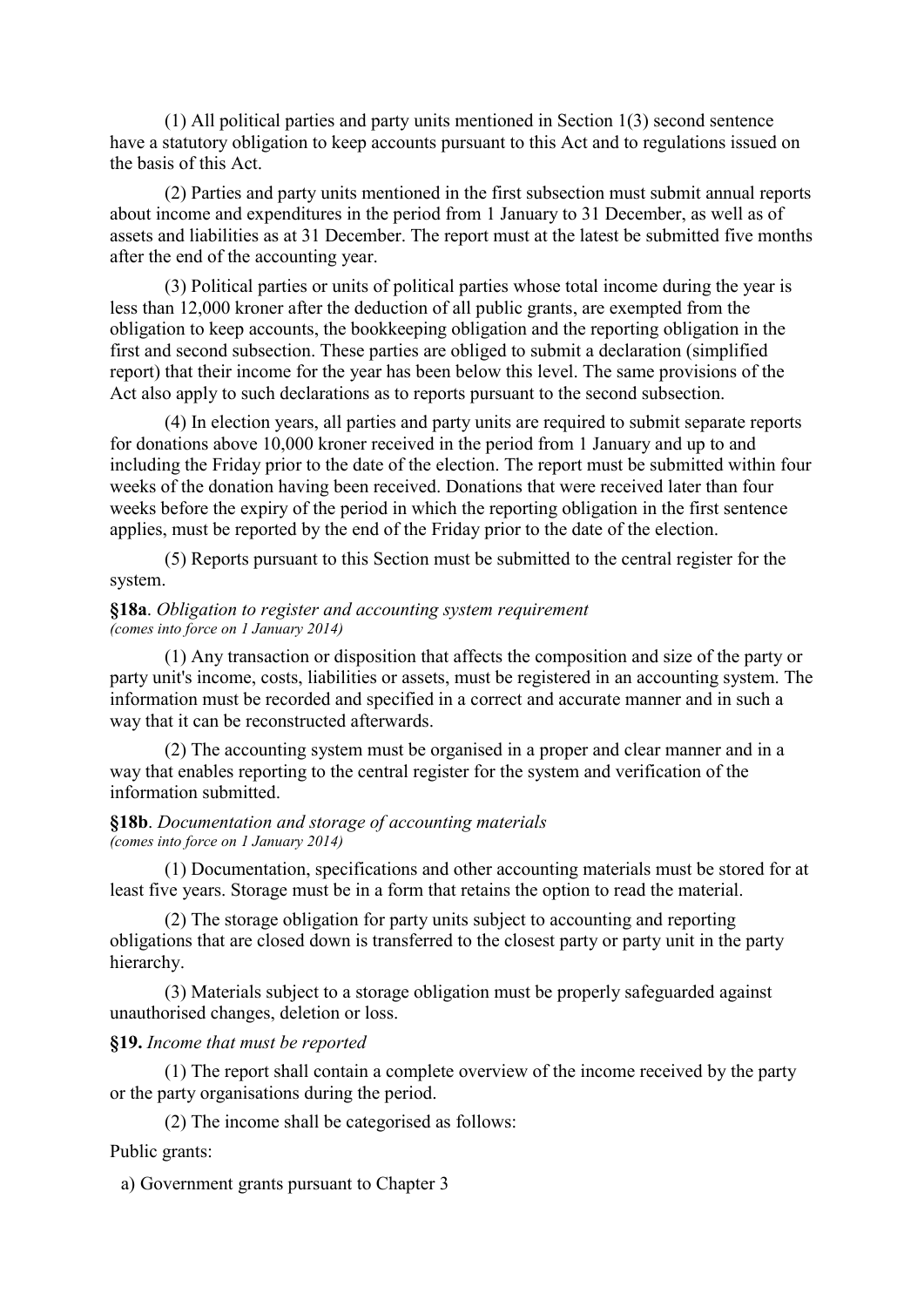- b) Municipal/County support for the party
- c) Other public support

Income from the party's own activity:

- d) Subscription revenues
- e) Income from lotteries, fund-raising campaigns and similar
- f) Income from capital
- g) Income from business activities
- h) Other income

Donations from others:

- i) Private individuals
- j) Commercial enterprises
- k) Organisations in working life

l) Other organisations, associations and unions, institutions, foundations and funds

m) Others

Internal transfers:

n) Transfers from other party units

(3) Donations are to be understood as monetary donations and the value of goods, services and other corresponding benefits that are received free of charge or at a reduced price. Benefits from private individuals consisting of ordinary volunteer work that does not require special qualifications, or that is not part of the benefactor's income basis, are not counted as donations. The same applies to the loan of premises and objects by private individuals who do not have this as part of their income basis.

(4) Donations other than monetary donations must be valued at their market value.

(5) Donations other than monetary donations valued below the threshold values in Section 20(1) can be exempted from the reporting obligation.

### **§ 20**. *Identification of donations, donors and sponsors. Declaration about agreements*

(1) If during the period a donor has made one or more donations to the party's head organisation to a total value of 35 000 kroner or more, the value of the donation and the identity of the donor shall be reported separately. This also applies to donations to party units at the county council level to a total value of 23 000 kroner or more, and to donations to party units at the municipal level to a total value of 12 000 kroner or more. Donations to the parties' youth organisations are governed by the rules for donations to the parent party at a corresponding level.

(2) If political or business agreements have been made with any donors, a declaration about this must be included in the report. The declaration requirement applies to any agreement, independently of the threshold values in the first subsection. The identity of the donor must be listed in accordance with the fifth subsection.

(3) A declaration must be made about sponsorship agreements if the value of the benefit(s) from those with whom the agreement has been entered exceeds the threshold values in the first subsection. The identity of the sponsor must be listed in accordance with the fifth subsection.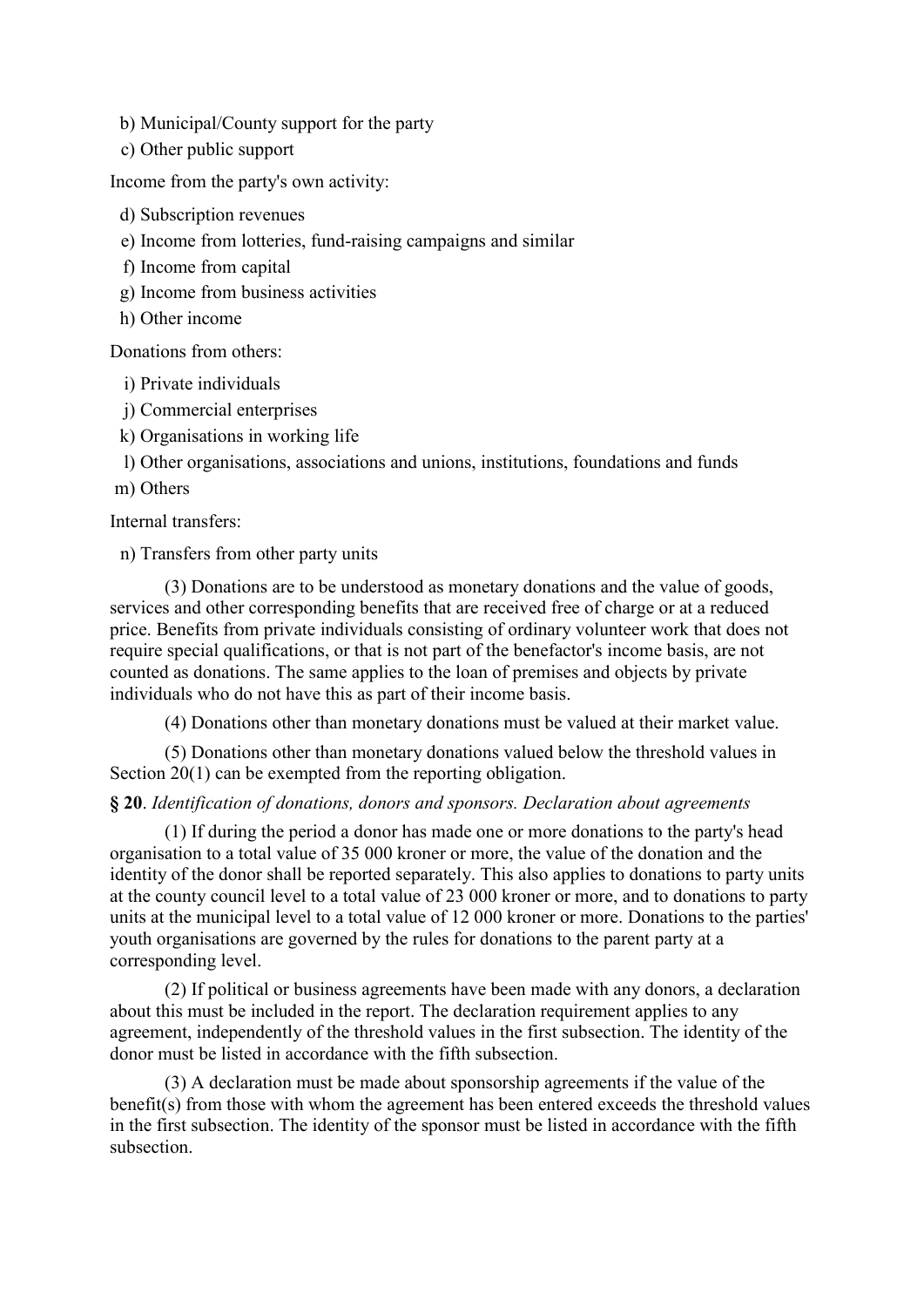(4) Donations to organisations or units that are directly or indirectly controlled by or otherwise affiliated with a party or party unit mentioned in Section 1(3) must be listed separately in the affiliated party unit's report if the total value exceeds the threshold values in the first subsection. The identity of the donor must be listed in accordance with the fifth subsection.

(5) Private individuals shall be identified by name and the municipality in which they live. Other donors, creditors or sponsors shall be identified by name and postal address.

### **§ 20a**. Costs that must be reported *(comes into force on 1 January 2014)*

(1) The report must contain a complete overview of the costs the party or party unit has incurred during the period.

(2) The costs must be categorised as follows:

Costs according to type

- a) Salary costs
- b) Cost of goods
- c) Costs of purchasing services
- d) Finance charges
- Costs according to activity
- e) Administrative costs
- f) Costs related to party activities
- g) Election campaign costs
	- i. marketing costs
	- ii. other costs
	- (3) Transfers to other party units must be specified in a note.

#### **§20b**. *Balance sheet figures that must be reported (comes into force on 1 January 2014)*

(1) The party or party unit must provide complete information about assets divided by fixed and current assets as well as short- and long-term liabilities.

(2) The identity of the creditor and the amount of the loan must be listed separately if the value of the loan agreement exceeds the threshold value in Section 20(1). Section 20(5) applies in a corresponding manner.

### **§21.** *Declarations, signature and contact persons*

(1) Reports, including declarations under Section 18(2) and 18(3), shall contain a declaration that the party or the party unit has had no income, costs, liabilities, or assets that deviate from those reported.

(2) Reports shall be signed by the party or party unit's chair and at least one other member of the executive.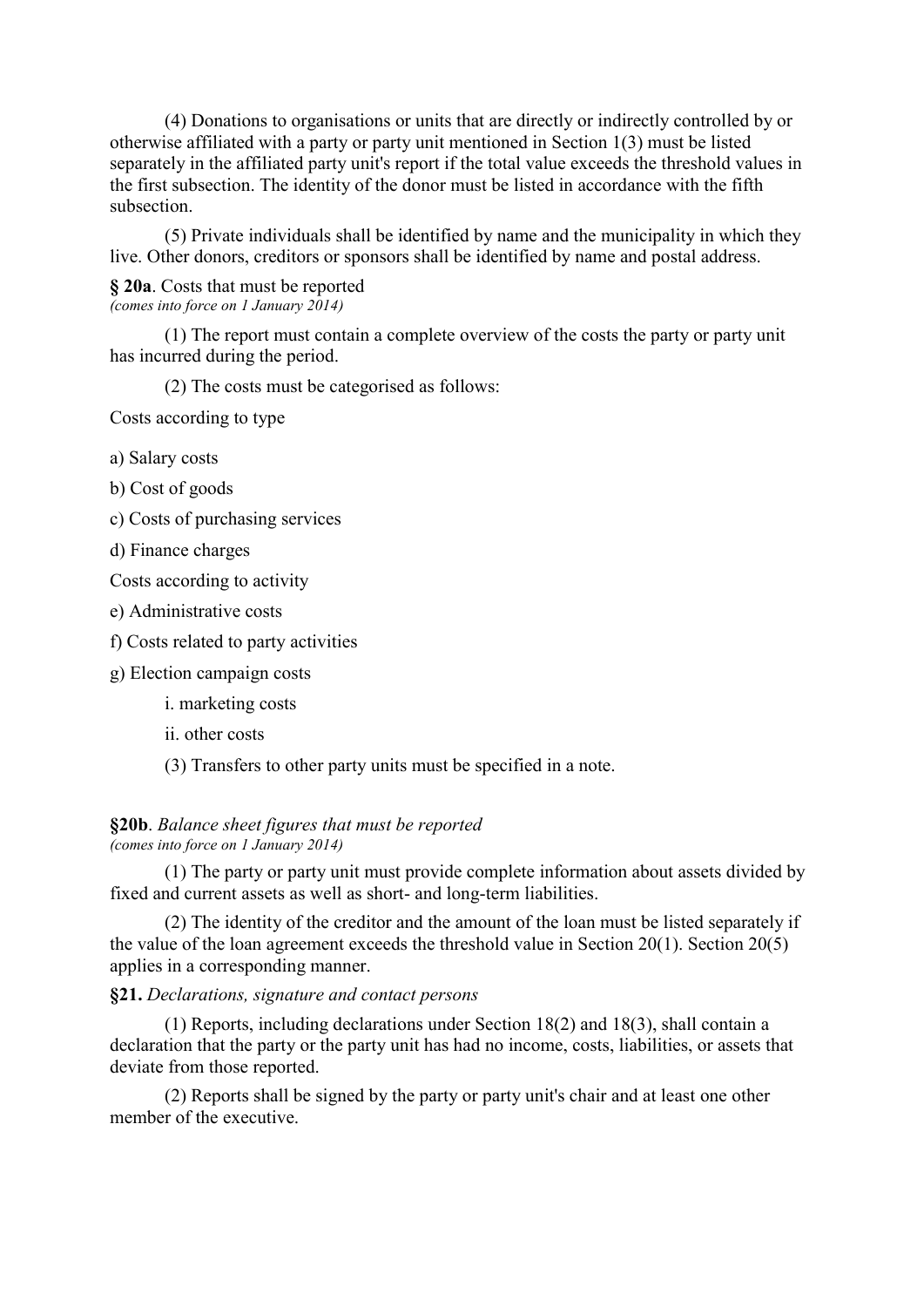(3) The party or party units must at least once a year provide the central register for the system with information about who has been appointed contact person. The information must be confirmed by the party's head organisation.

### **§21a.** *Auditing obligation. Special provisions on the audit of political parties*

(1) The party's head organisation has an audit obligation pursuant to the Auditors Act section 2-1. The exceptions in Section 2-1(2) of the Auditors Act do not apply. Other party units mentioned in Section 1(3) second sentence are not subject to audit obligations according to this Act.

(2) In addition to the accounts, an annual auditor's declaration must be provided about all issues subject to reporting obligations pursuant to chapter 4 of this Act.

(3) The person who audits and approves the accounts of a political party pursuant to the first subsection cannot at the same time be a member of the party or have had a total period of assignment in the party that exceeds eight years. For audit firms, this only applies to the person who is appointed as the statutory auditor.

(4) The rules on the duty of confidentiality in Section 6-1 of the Auditors Act do not prevent the auditor from giving information about the party's accounting dispositions to the Political Parties Act Committee and the Party Auditing Committee.

(5) In other respects the provisions of the Auditors Act apply.

### **§22.** *Publication*

(1) A central register for reporting under this Act shall be established.

(2) The central register shall collate the information concerning the party and party unit's reports and make this available to the public in an appropriate manner, for example by electronic means. The register shall send an overview to the Political Parties Act Committee and to the Ministry of any parties or party units that have failed to comply with the requirement to report within the time limit.

### **§22a**. *Regulations*

(1) Further rules on accounting and bookkeeping, definitions of donations and performances, the use of auditors, repayment, valuation and transfers of illegal donations to the public purse, the method of reporting and the organisation of the central register will be set by the Ministry in regulations.

(2) The Ministry can set rules in regulations so that the reporting system wholly or partially also includes the funding of the election campaigns of candidates who represent political parties or party units and who win representation to elected bodies. Reporting is done as part of the party or party unit's annual reporting pursuant to this Act.

### **§23.** *Transparency of party accounts and agreements with donors*

(1) Parties or party units comprised by this Act are obliged on request to allow anyone to inspect the accounts that have been prepared for the previous year.

(2) The party or party unit are obliged on request to allow anyone to inspect agreements entered with donors.

# **Chapter 5. Committee for the control of party funding, appeals processing, etc.**

**§24.** *Committee for the control of party funding and appeals processing*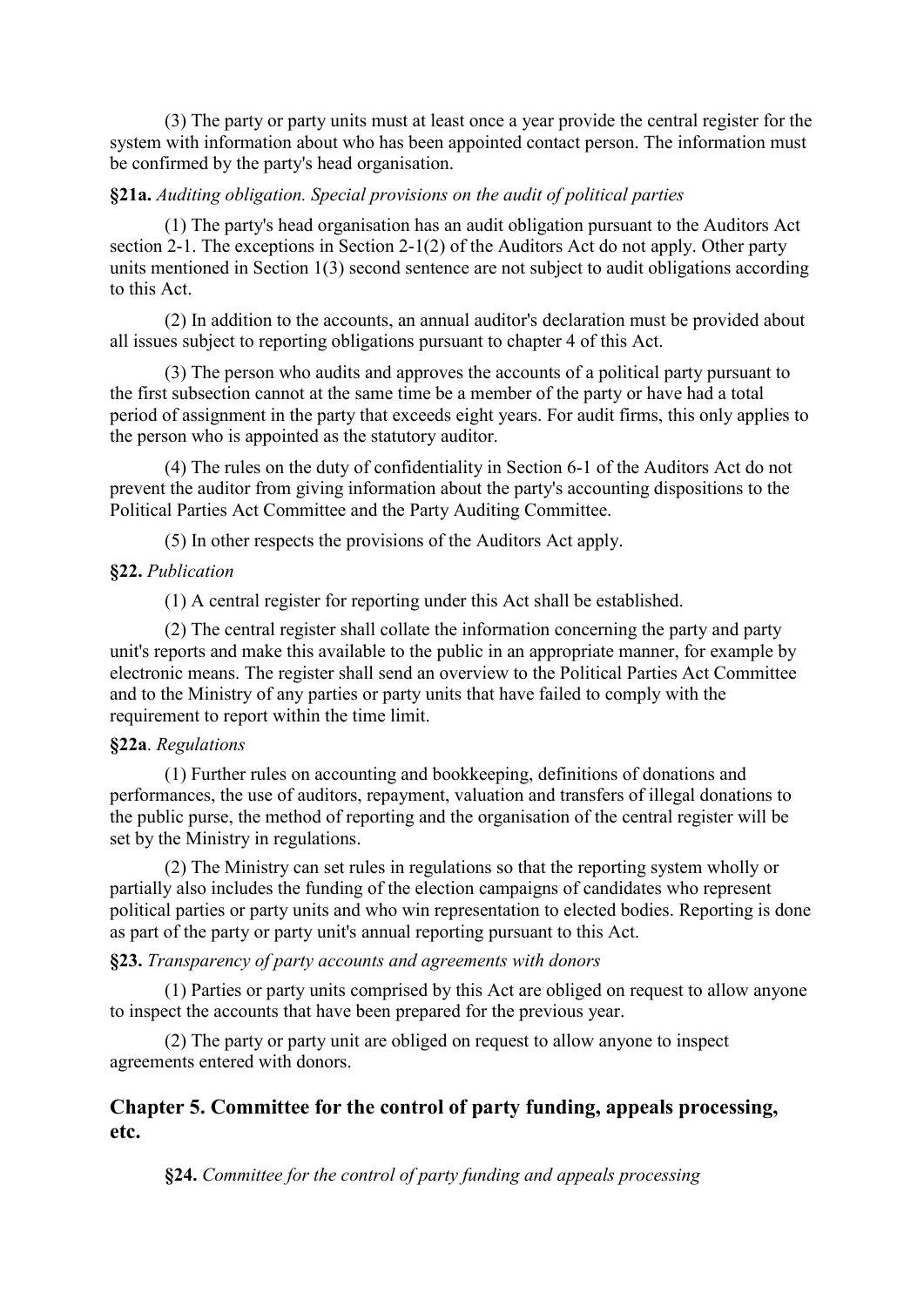(1) The Political Parties Act Committee is an independent administrative body, administratively subordinate to the King and the Ministry. Neither the King nor the Ministry may issue instructions concerning the execution of authority by the Political Parties Act Committee in individual cases under the law, nor may they alter it.

(2) The Political Parties Act Committee is granted the authority to:

a) interpret the rules in this Act and in regulations issued on the basis of this Act

b) control compliance with the funding provisions of this Act

c) make decisions about the use of administrative sanctions and confiscations

d) make decisions on appeals regarding registration, cf. section 8

e) make decisions on appeals of decisions on the awarding of public grants, cf. section 15

(3) The Political Parties Act Committee can demand that the party or party unit presents all documentation that is significant for compliance with the obligations in chapter 4 of this Act and that the Committee finds reason to examine specially.

(4) If the Political Parties Act Committee finds it necessary, the party or party unit's compliance with its duties in chapter 4 can be controlled. This control is carried out by a specially appointed supervisory body, the Party Auditing Committee. The Party Auditing Committee can demand that the party or party unit presents all documentation that is significant to the aforementioned issue. Issues related to auditing activities that the Party Auditing Committee believes may violate the Auditors Act or Section 21a of this Act, must be reported to the Financial Supervisory Authority of Norway.

(5) In years other than election years, the Party Auditing Committee must, on request from the Political Parties Act Committee, conduct routine controls of the compliance of parties or party units subject to reporting obligations with the obligations in chapter 4. The control must be politically neutral and cannot include areas that touch on the party or party unit's independence or political freedom of action. The Party Auditing Committee must guide the party or party unit in its understanding of the obligations in chapter 4.

(6) Section 6-1 of the Auditors Act about the duty of confidentiality does not prevent the Party Auditing Committee from presenting information relevant to compliance with this Act or with Sections 276a to 276c of the General Civil Penal Code (1902) to the Political Parties Act Committee.

(7) Anyone who performs services or work for the Political Parties Act Committee or the Party Auditing Committee is required to prevent others from gaining access to, or knowledge of, the knowledge they gain about internal party issues as a result of their service or work. Section 13a(1) no. 1 to 3 and Section 13b(1) no. 2 to 6 of the Public Administration Act nevertheless applies.

#### **§25**. *Appointment of the Political Parties Act Committee. Composition*

(1) The members of the Political Parties Act Committee are appointed by the King in Council for six years at the time. Towards the end of the period, the Ministry may extend the mandate until a new Committee can be appointed.

(2) The Political Parties Act Committee must have at least five members. The chair must have the qualifications required of a judge. The members of the Committee may be reappointed.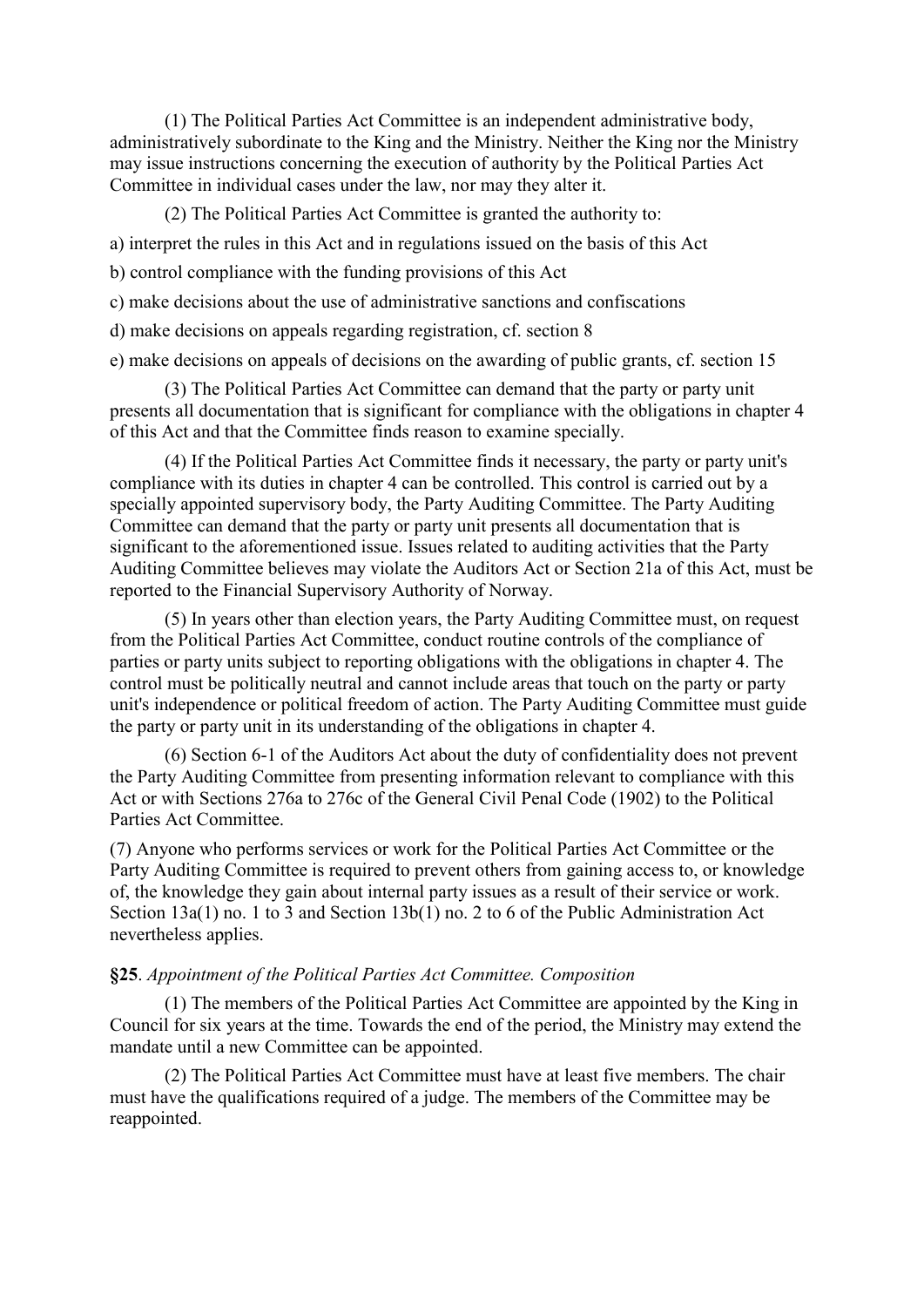### **§26.** *The Committee's annual report*

The Committee shall submit an annual report on its activity. The report shall be forwarded to the Ministry by 1 October.

### **§27**. *Regulations*

The Ministry may through regulations issue more detailed rules concerning the activity and composition of the Committee. The Ministry may also issue regulations concerning the opportunity to appeal the Committee's decisions in cases concerning inspection of documents pursuant to the Public Administration Act and the Freedom of Information Act and the costs of bringing cases under Section 36 of the Public Administration Act. The Ministry may in regulations issue corresponding provisions about the Party Auditing **Committee** 

### **Chapter 6. Administrative sanctions, confiscations and penalties**

### **§28** *Administrative sanctions*

(1) In the event of violations of the rules in chapter 4, the Political Parties Act Committee determines by how much the party's public grant is to be reduced. A first violation of limited scope can be sanctioned by a formal warning. In determining the amount by which the grant is to be reduced, emphasis should be placed on how large a grant the party or party unit may apply for in the relevant year, and the severity and duration of the violation, among other things. The Ministry can issue further rules about the reduction in regulations.

(2) The courts can review all aspects of the Political Parties Act Committee's decision pursuant to this Section.

#### **§29.** *Confiscation*

(1) For violations of the provisions in section 17a, first to fourth subsection, the Political Parties Act Committee shall make a decision on the confiscation of up to the full value of the donation that has been received illegally.

(2) Section 28(2) applies in a corresponding manner.

#### **§30**. *Penalty*

(1) Whoever intentionally or by gross negligence gives materially incorrect information in connection with the reporting obligation in chapter 4 will be penalised by fines or imprisonment for up to two years.

(2) Whoever intentionally or by gross negligence is guilty of significant or repeat violations of the provisions in Section 17a will be penalised by fines or imprisonment for up to two years.

### **Chapter 7.Entry into force and transitional rules**

#### **§31.** *Entry into force and transitional provisions*

(1) This Act comes into force from the date determined by the King. From the same date, Chapter 5 of Act no. 57 of 28 June 2002 relating to general, county council and municipal elections (the Election Act) is repealed.